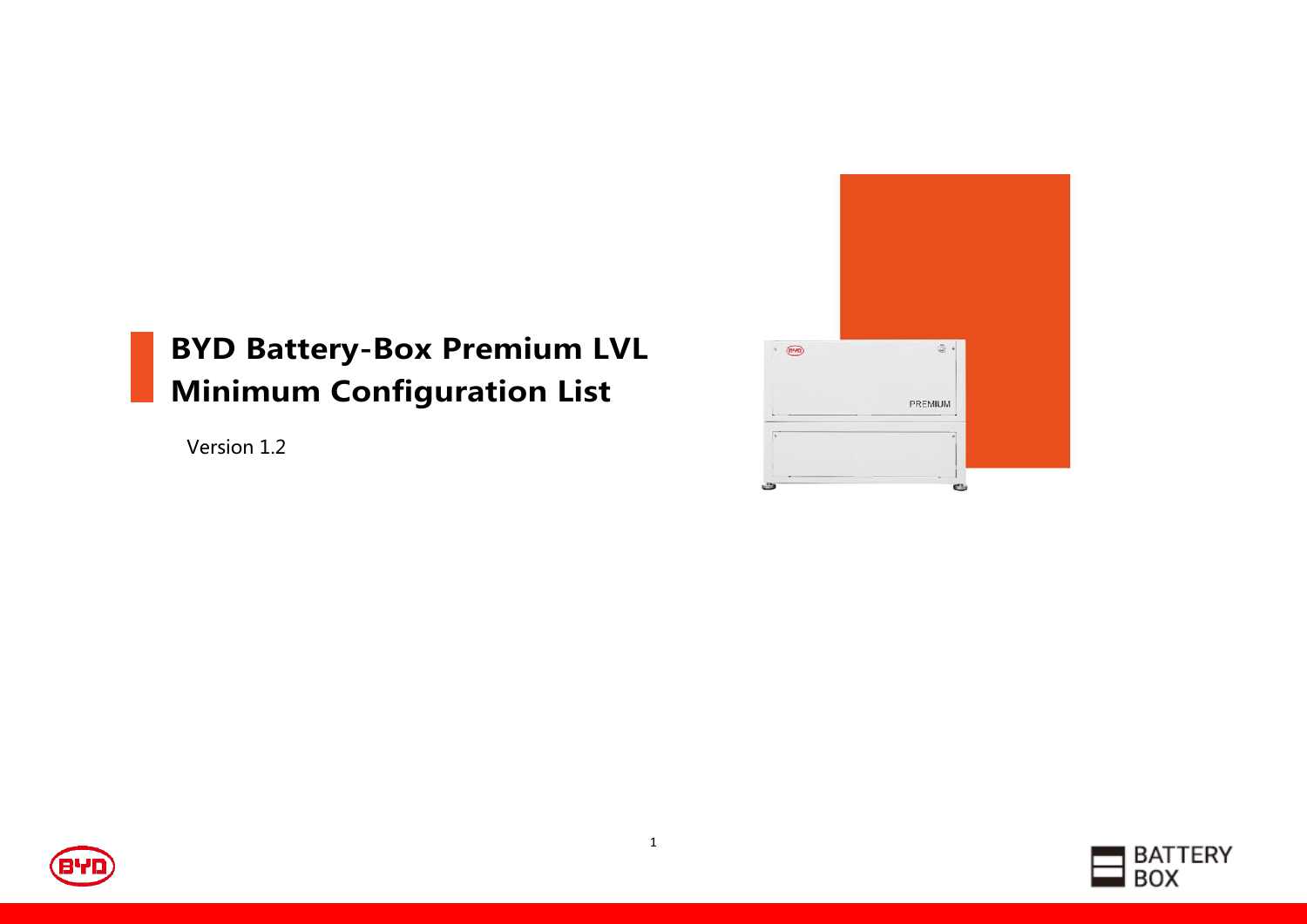## **Content**

### **Disclaimer**

Information in this document is subject to change without notice. Every effort has been made to make this document complete, accurate, and up-to-date. However, BYD may need to make some improvements under certain circumstances without advance notice. Please take the latest version of this document at our websites into account.



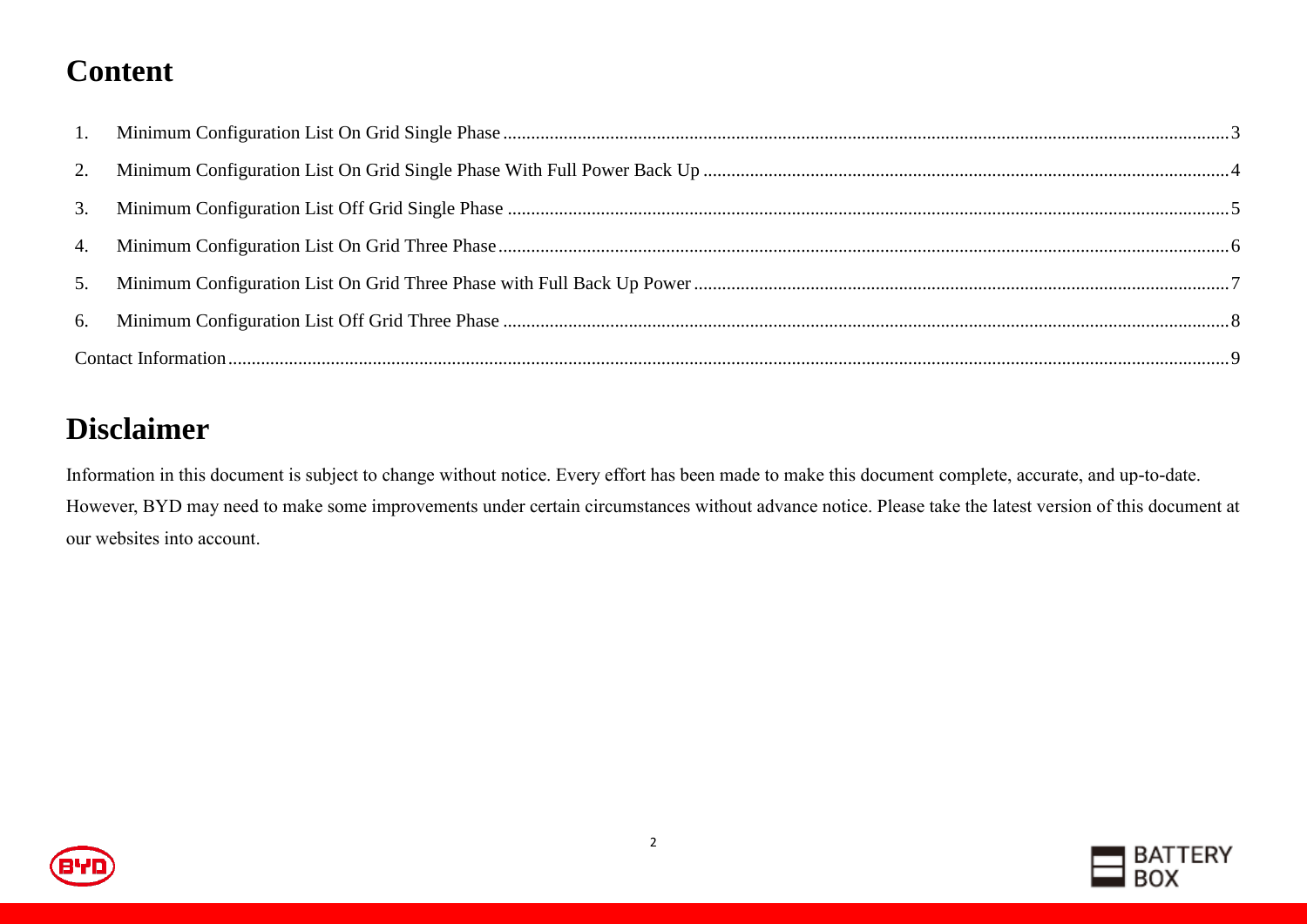#### <span id="page-2-0"></span>**1. Minimum Configuration List On Grid Single Phase**

| <b>BYD Battery-Box Premium</b> | Minimum Configuration for Single Phase<br>(System Numbers) | Compatible Inverter Brand | Model                                |
|--------------------------------|------------------------------------------------------------|---------------------------|--------------------------------------|
|                                | $\geq$ $\!1$                                               |                           | SI 4.4M                              |
|                                | $\geq$ 1                                                   | <b>SMA</b>                | SI 6.0H                              |
|                                | $\geq$ l                                                   |                           | <b>SI 8.0H</b>                       |
|                                | $\geq$ 1                                                   |                           | Multiplus 48/3000/35                 |
|                                | $\geq$ 1                                                   |                           | Multiplus 48/5000/70                 |
|                                | $\geq$ 1                                                   |                           | Multigrid 48/3000/35                 |
|                                | $\geq$ l                                                   |                           | Quattro 48/5000/70-100/100           |
| LVL 15.4                       | $\geq$ 1                                                   | Victron                   | Quattro 48/8000/110-100/100          |
|                                | $\geq$ 1                                                   |                           | Quattro 48/10000/140-100/100         |
|                                | $\geq$ 1                                                   |                           | Quattro 48/15000/200-100/100         |
|                                | $\geq$ 1                                                   |                           | Easysolar 48/3000/35-50 MPPT150/70   |
|                                | $\geq$ 1                                                   |                           | Easysolar 48/5000/70-100 MPPT150/100 |
|                                | $\geq$ 1                                                   |                           | SPMC480-AU                           |
|                                | $\geq$ 1                                                   | Selectronic               | SPMC481-AU                           |
|                                | $\geq$ 1                                                   |                           | SPMC482-AU                           |



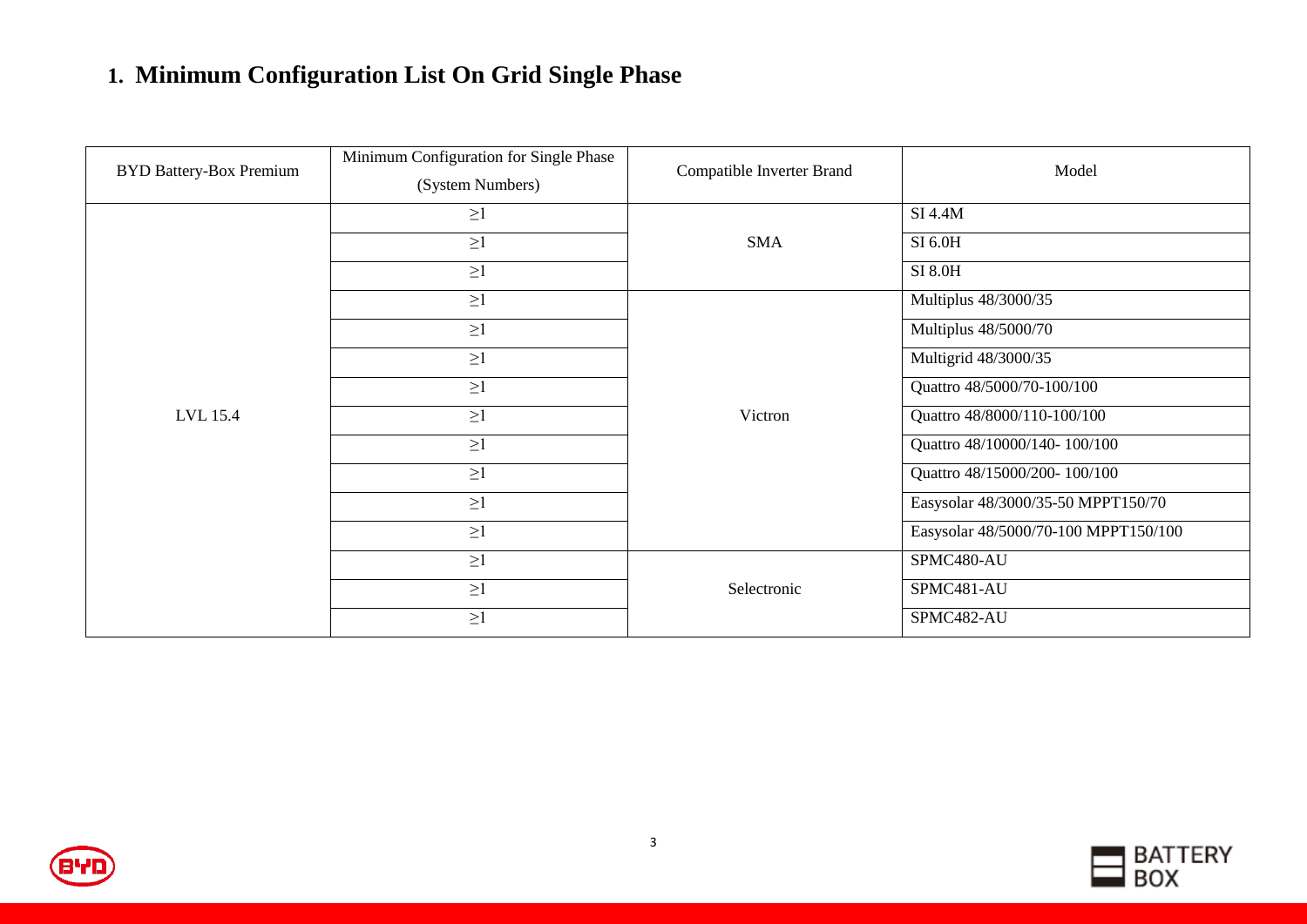#### <span id="page-3-0"></span>**2. Minimum Configuration List On Grid Single Phase With Full Power Back Up**

| <b>BYD Battery-Box Premium</b> | Minimum Configuration for Single Phase<br>(System Numbers) | Compatible Inverter Brand | Model                                |
|--------------------------------|------------------------------------------------------------|---------------------------|--------------------------------------|
|                                | $\geq$ 1                                                   |                           | $SI$ 4.4 $M$                         |
|                                | $\geq1$                                                    | <b>SMA</b>                | SI 6.0H                              |
|                                | $\geq$ 1                                                   |                           | SI 8.0H                              |
|                                | $\geq$ 1                                                   |                           | Multiplus 48/3000/35                 |
|                                | $\geq$ 1                                                   |                           | Multiplus 48/5000/70                 |
|                                | $\geq$ 1                                                   |                           | Multigrid 48/3000/35                 |
|                                | $\geq$ 1                                                   | Victron                   | Quattro 48/5000/70-100/100           |
| LVL 15.4                       | $\geq$ 1                                                   |                           | Quattro 48/8000/110-100/100          |
|                                | $\geq$ 1                                                   |                           | Quattro 48/10000/140-100/100         |
|                                | $\geq$ 2                                                   |                           | Quattro 48/15000/200-100/100         |
|                                | $\geq$ 1                                                   |                           | Easysolar 48/3000/35-50 MPPT150/70   |
|                                | $\geq$ 1                                                   |                           | Easysolar 48/5000/70-100 MPPT150/100 |
|                                | $\geq$ 1                                                   |                           | SPMC480-AU                           |
|                                | $\geq$ 1                                                   | Selectronic               | SPMC481-AU                           |
|                                | $\geq$ 1                                                   |                           | SPMC482-AU                           |



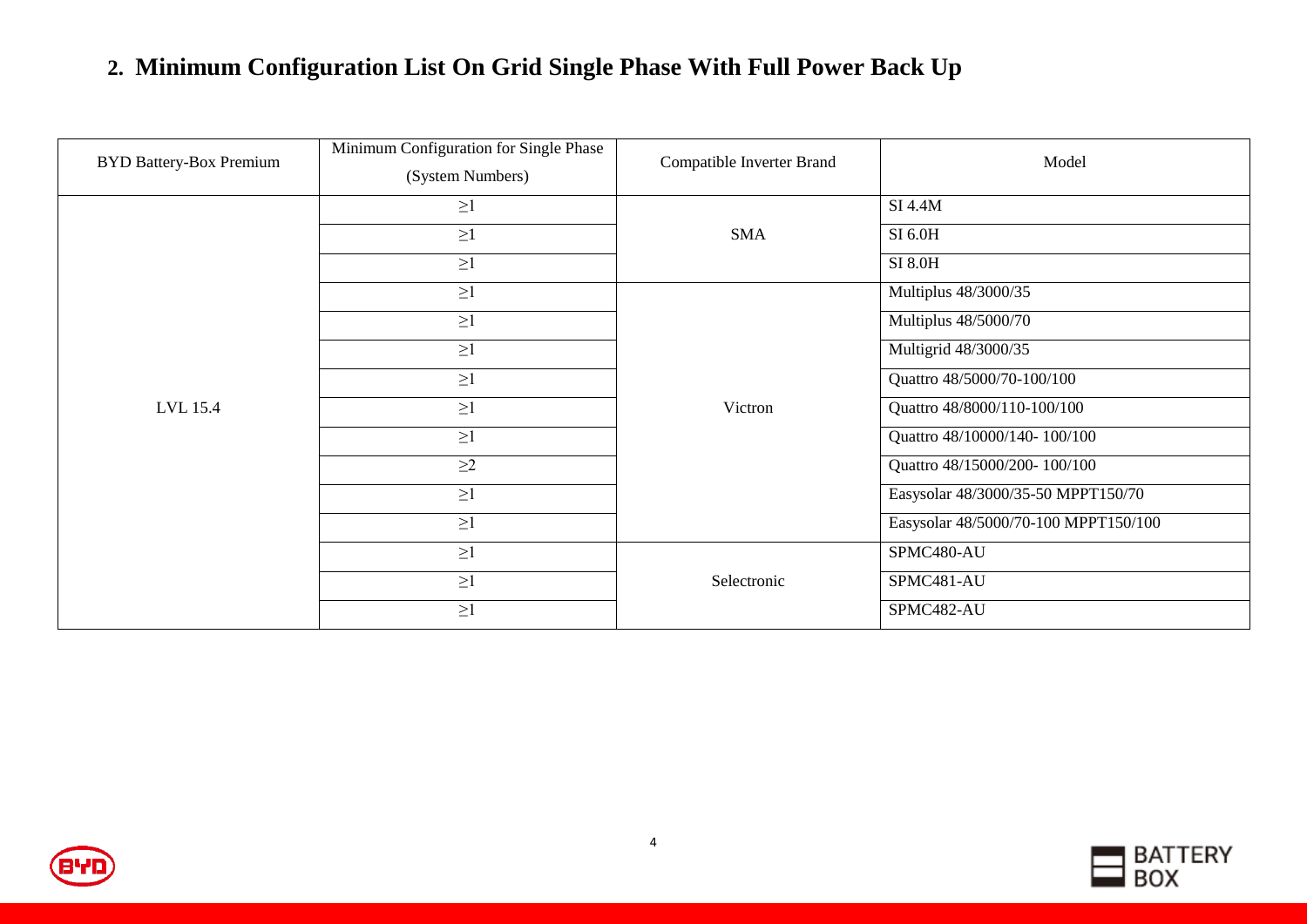### <span id="page-4-0"></span>**3. Minimum Configuration List Off Grid Single Phase**

| <b>BYD Battery-Box Premium</b> | Minimum Configuration for Single<br>Phase (System Numbers) |             | Model                                |  |
|--------------------------------|------------------------------------------------------------|-------------|--------------------------------------|--|
|                                | $\geq$ 1                                                   |             | <b>SI 4.4M</b>                       |  |
|                                | $\geq$                                                     | <b>SMA</b>  | SI 6.0H                              |  |
|                                | $\geq$ 1                                                   |             | SI 8.0H                              |  |
|                                | $\geq$ 1                                                   |             | Multiplus 48/3000/35                 |  |
|                                | $\geq$ 1                                                   |             | Multiplus 48/5000/70                 |  |
|                                | $\geq$ 1                                                   | Victron     | Multigrid 48/3000/35                 |  |
|                                | $\geq$ 1                                                   |             | Quattro 48/5000/70-100/100           |  |
| LVL 15.4                       | $\geq$                                                     |             | Quattro 48/8000/110-100/100          |  |
|                                | $\geq$ 1                                                   |             | Quattro 48/10000/140-100/100         |  |
|                                | $\geq$ 2                                                   |             | Quattro 48/15000/200-100/100         |  |
|                                | $\geq$ 1                                                   |             | Easysolar 48/3000/35-50 MPPT150/70   |  |
|                                | $\geq$ 1                                                   |             | Easysolar 48/5000/70-100 MPPT150/100 |  |
|                                | $\geq$ 1                                                   |             | SPMC480-AU                           |  |
|                                | $\geq$                                                     | Selectronic | SPMC481-AU                           |  |
|                                | $\geq$ 1                                                   |             | SPMC482-AU                           |  |



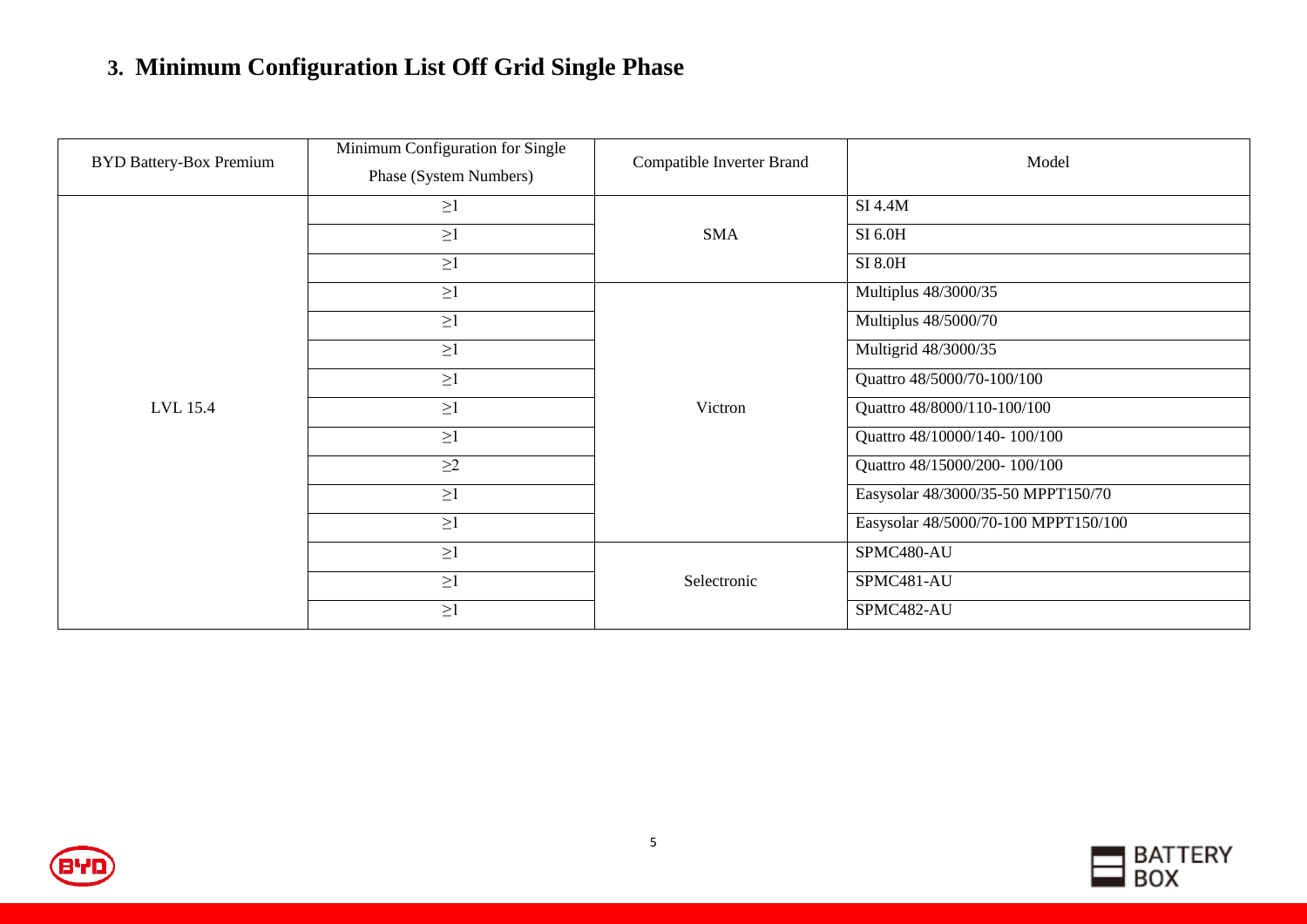#### <span id="page-5-0"></span>**4. Minimum Configuration List On Grid Three Phase**

| <b>BYD Battery-Box Premium</b> | Minimum Configuration for Three<br>Phase (System Numbers) |             | Model                                |
|--------------------------------|-----------------------------------------------------------|-------------|--------------------------------------|
|                                | $\geq 1$                                                  |             | $SI$ 4.4 $M$                         |
|                                | $\geq$ 1                                                  | <b>SMA</b>  | SI 6.0H                              |
|                                | $\geq$ 1                                                  |             | <b>SI 8.0H</b>                       |
|                                | $\geq 1$                                                  |             | Multiplus 48/3000/35                 |
|                                | $\geq 1$                                                  |             | Multiplus 48/5000/70                 |
|                                | $\geq$ 1                                                  | Victron     | Multigrid 48/3000/35                 |
|                                | $\geq 1$                                                  |             | Quattro 48/5000/70-100/100           |
| LVL 15.4                       | $\geq$ 1                                                  |             | Quattro 48/8000/110-100/100          |
|                                | $\geq 1$                                                  |             | Quattro 48/10000/140-100/100         |
|                                | $\geq 1$                                                  |             | Quattro 48/15000/200-100/100         |
|                                | $\geq 1$                                                  |             | Easysolar 48/3000/35-50 MPPT150/70   |
|                                | $\geq$ 1                                                  |             | Easysolar 48/5000/70-100 MPPT150/100 |
|                                | $\geq$ 1                                                  | Selectronic | SPMC480-AU                           |
|                                | $\geq 1$                                                  |             | SPMC481-AU                           |
|                                | $\geq 1$                                                  |             | SPMC482-AU                           |



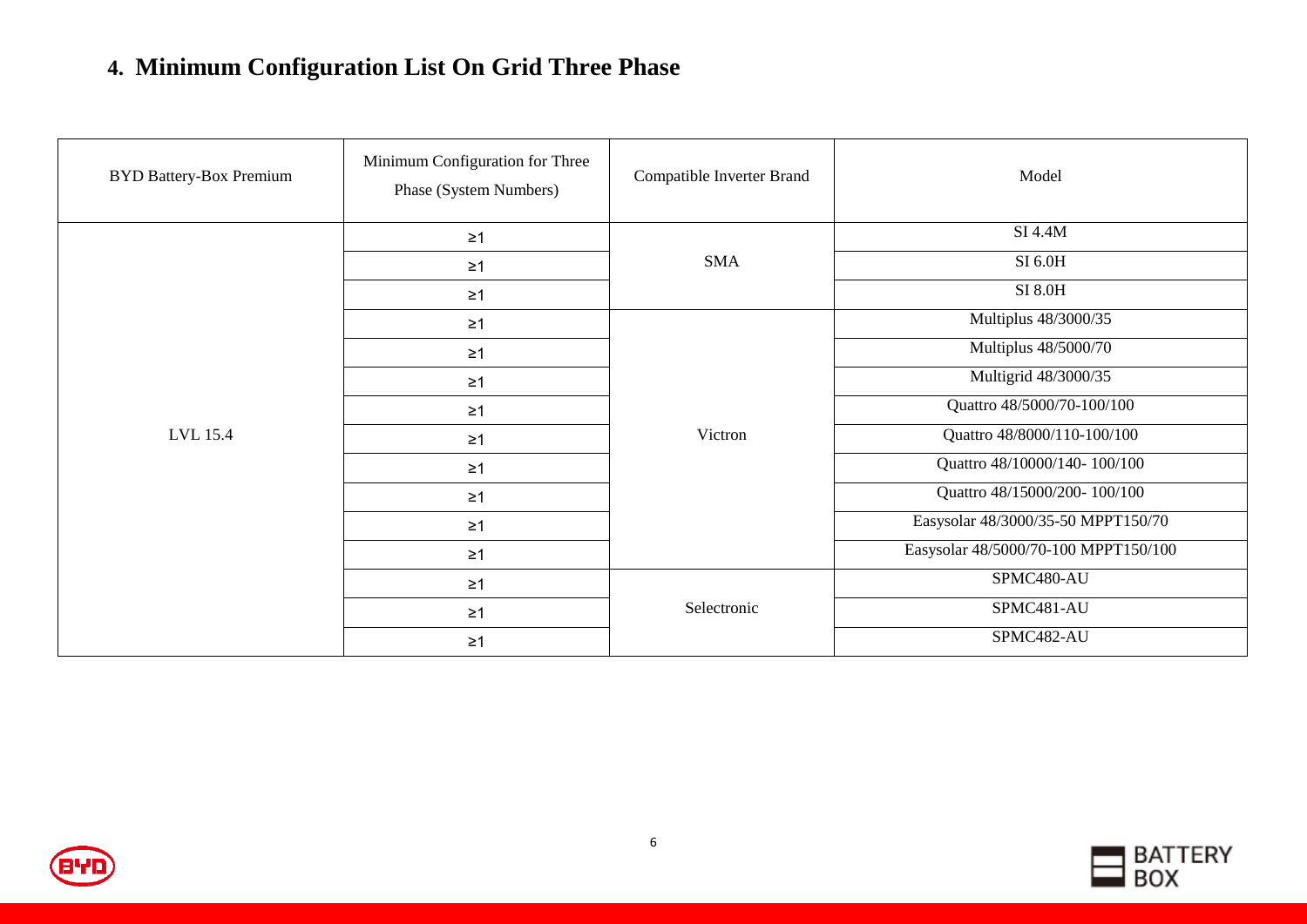### <span id="page-6-0"></span>**5. Minimum Configuration List On Grid Three Phase with Full Back Up Power**

| <b>BYD Battery-Box Premium</b> | Minimum Configuration for Three Phase<br>(System Numbers) | Compatible Inverter Brand | Model                                |
|--------------------------------|-----------------------------------------------------------|---------------------------|--------------------------------------|
|                                | $\geq$ 2                                                  |                           | SI 4.4M                              |
|                                | $\geq$ 3                                                  | <b>SMA</b>                | SI 6.0H                              |
|                                | $\geq$ 3                                                  |                           | SI 8.0H                              |
|                                | $\geq$ 2                                                  |                           | Multiplus 48/3000/35                 |
|                                | $\geq$ 2                                                  |                           | Multiplus 48/5000/70                 |
|                                | $\geq$ 2                                                  |                           | Multigrid 48/3000/35                 |
|                                | $\geq$ 2                                                  |                           | Quattro 48/5000/70-100/100           |
| LVL15.4                        | $\geq$ 3                                                  | Victron                   | Quattro 48/8000/110-100/100          |
|                                | $\geq 4$                                                  |                           | Quattro 48/10000/140-100/100         |
|                                | $\geq 6$                                                  |                           | Quattro 48/15000/200-100/100         |
|                                | $\geq$ 1                                                  |                           | Easysolar 48/3000/35-50 MPPT150/70   |
|                                | $\geq$ 2                                                  |                           | Easysolar 48/5000/70-100 MPPT150/100 |
|                                | $\geq$ 2                                                  |                           | SPMC480-AU                           |
|                                | $\geq$ 2                                                  | Selectronic               | SPMC481-AU                           |
|                                | $\geq$ 3                                                  |                           | SPMC482-AU                           |



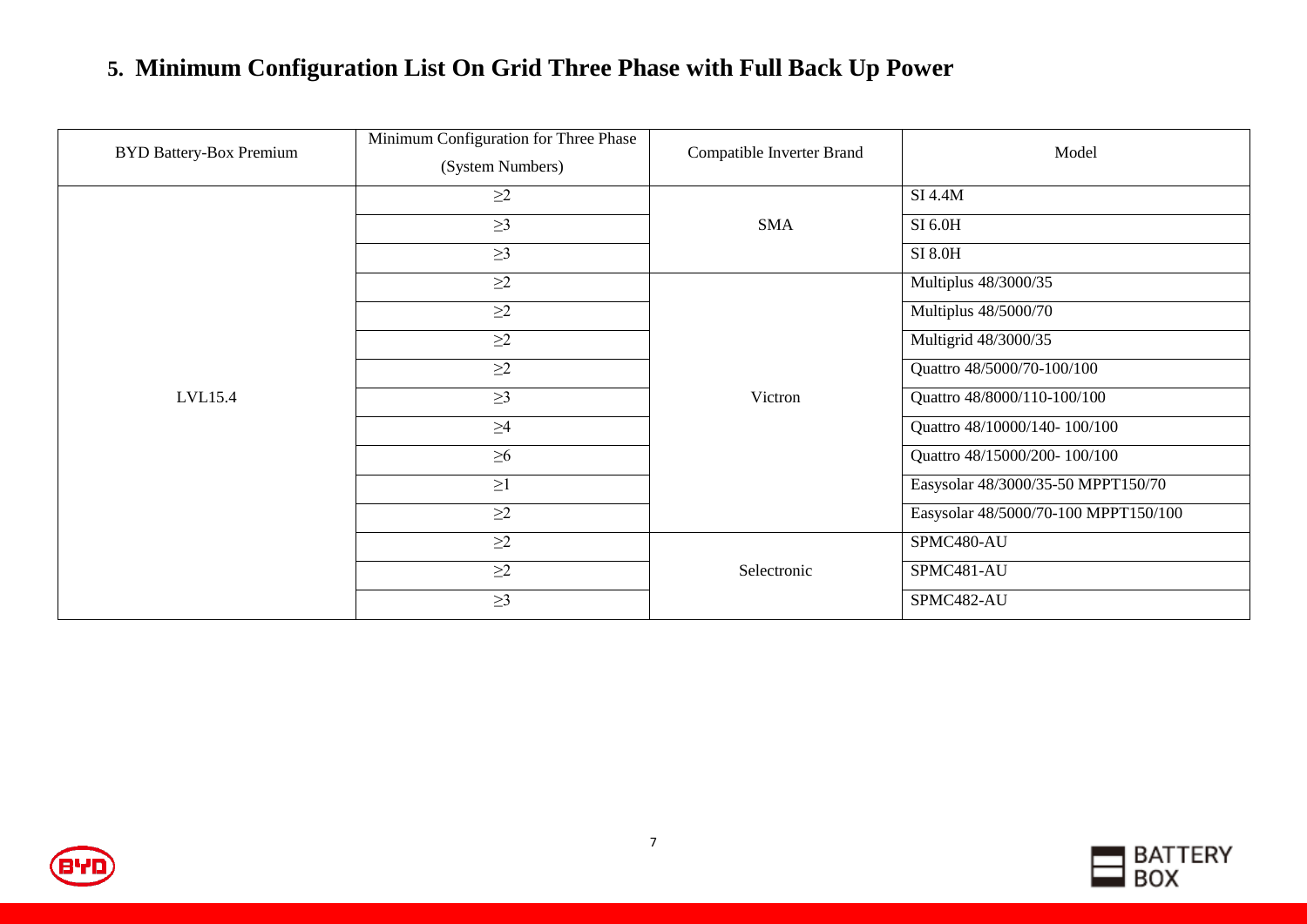| <b>BYD Battery-Box</b><br>Premium | Minimum Configuration<br>for Typical Use (System<br>Numbers) | Minimum Configuration<br>for Inrush Power Use<br>(System Numbers) | Compatible Inverter<br><b>Brand</b> | Model                                   | Remarks for Inrush Power |
|-----------------------------------|--------------------------------------------------------------|-------------------------------------------------------------------|-------------------------------------|-----------------------------------------|--------------------------|
|                                   | $\geq$ 1                                                     | $\geq$ 2                                                          |                                     | SI 4.4M                                 | 5.5kw 3 seconds          |
|                                   | $\geq$ 2                                                     | $\geq$ 3                                                          | <b>SMA</b>                          | SI 6.0H                                 | 11kw 3 seconds           |
|                                   | $\geq$ 2                                                     | $\geq$ 3                                                          |                                     | SI 8.0H                                 |                          |
|                                   | $\geq$ 1                                                     | $\geq$ 2                                                          |                                     | Multiplus 48/3000/35                    | 6kw 5 seconds            |
|                                   | $\geq$ 2                                                     | $\geq$ 2                                                          |                                     | Multiplus 48/5000/70                    | 10kw 5 seconds           |
|                                   | $\geq$ l                                                     | $\geq$ 2                                                          | Victron                             | Multigrid 48/3000/35                    | $6kw$ 5 seconds          |
|                                   | $\geq$ 2                                                     | $\geq\!\!2$                                                       |                                     | Quattro 48/5000/70-100/100              | 10kw 5 seconds           |
|                                   | $\geq$ 2                                                     | $\geq$ 3                                                          |                                     | Quattro 48/8000/110-100/100             | 16kw 5 seconds           |
| LVL15.4                           | $\geq$ 3                                                     | $\geq\!\!4$                                                       |                                     | Quattro 48/10000/140-100/100            | 20kw 5 seconds           |
|                                   | $\geq 4$                                                     | $\geq 6$                                                          |                                     | Quattro 48/15000/200-100/100            | 25kw 5 seconds           |
|                                   | $\geq$ 1                                                     | $\geq$ 1                                                          |                                     | Easysolar 48/3000/35-50<br>MPPT150/70   | 6kw 5 seconds            |
|                                   | $\geq\!\!2$                                                  | $\geq\!\!2$                                                       |                                     | Easysolar 48/5000/70-100<br>MPPT150/100 | 10kw 5 seconds           |
|                                   | $\geq$ 1                                                     | $\geq\!\!2$                                                       | Selectronic                         | SPMC480-AU                              | 6kw 60 seconds           |
|                                   | $\geq$ 1                                                     | $\geq$ 2                                                          |                                     | SPMC481-AU                              | 12kw 30 seconds          |
|                                   | $\geq$ 2                                                     | $\geq$ 3                                                          |                                     | SPMC482-AU                              | 18kw 30 seconds          |

#### <span id="page-7-0"></span>**6. Minimum Configuration List Off Grid Three Phase**

**Notice**:

1. Different inverters have different inrush power for off-grid applications. Please make sure to consult with inverter manufacturers or distributors for the corresponding value.

2. Up to 64 systems could be connected in parallel.

3. The BMU firmware of the system should be no less than V1.4, and the BMS firmware should be no less than V1.3.